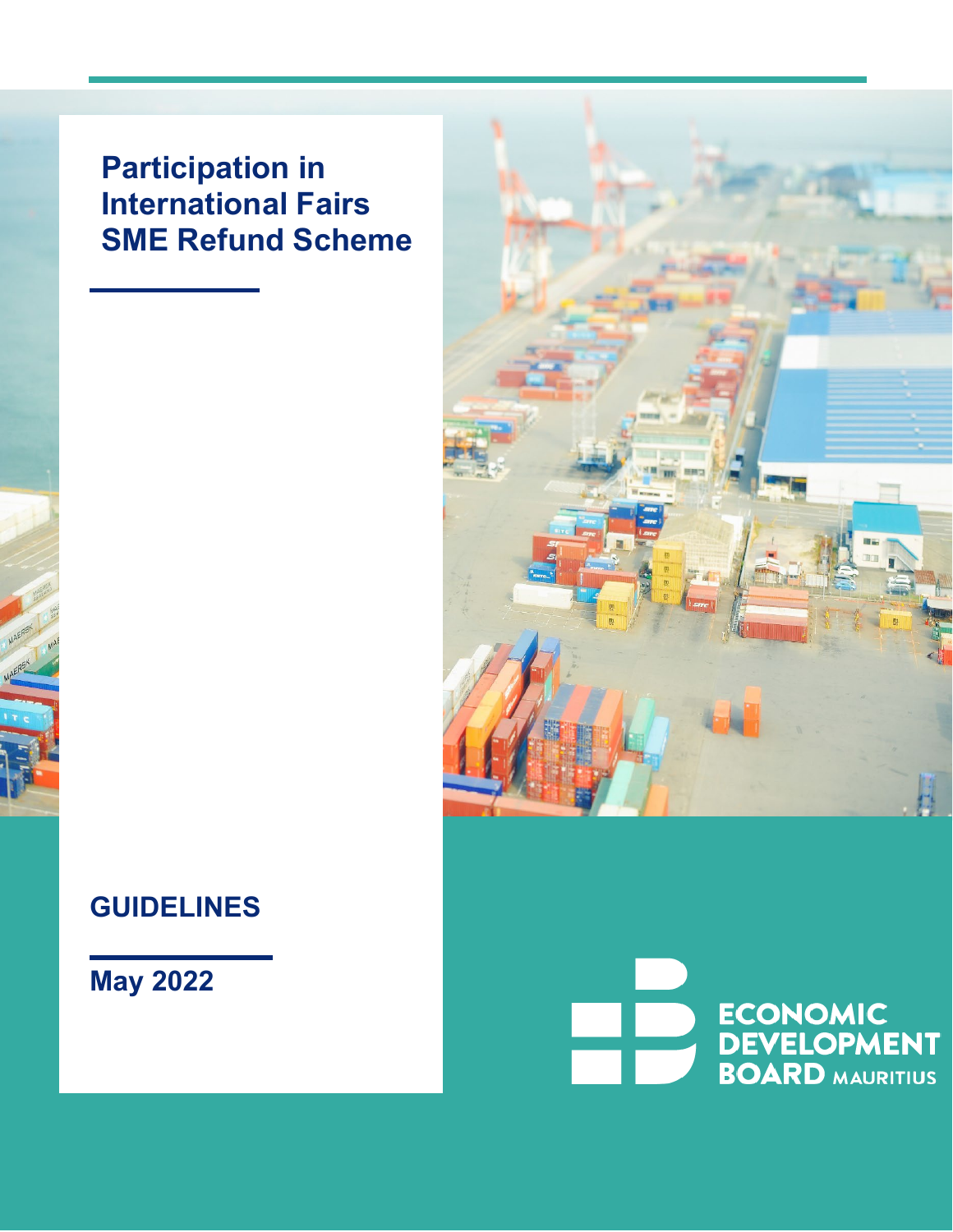# **CONTENTS**

| $\mathbf{2}$ |                                                                           |  |
|--------------|---------------------------------------------------------------------------|--|
| $\mathbf{3}$ |                                                                           |  |
| 4            |                                                                           |  |
| 5            |                                                                           |  |
| 6            |                                                                           |  |
| $\mathbf{7}$ |                                                                           |  |
| 8            |                                                                           |  |
|              |                                                                           |  |
|              |                                                                           |  |
|              | 8.3 STEP 2.1 : EVALUATION BY PROJECT EVALUATION AND MONITORING COMMITTEE8 |  |
|              |                                                                           |  |
|              |                                                                           |  |
|              |                                                                           |  |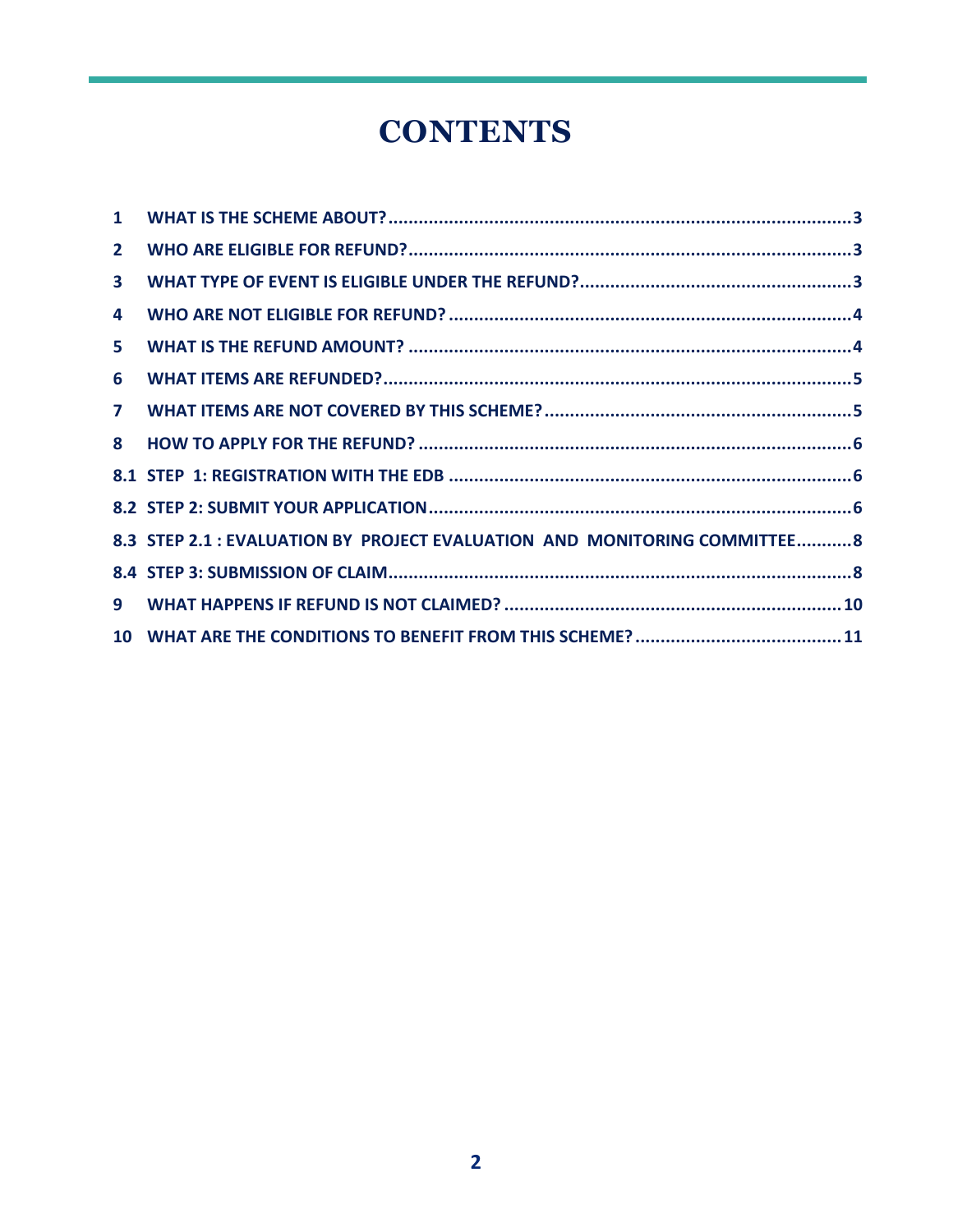# <span id="page-2-0"></span>**1 WHAT IS THE SCHEME ABOUT?**

The Participation in International Fairs SME Refund Scheme has been set up by Government provide a grant to finance the participation of Small and Medium Enterprises (SMEs) in international fairs. The objective is to assist SMEs to expand their businesses through participation in export promotion activities.

# <span id="page-2-1"></span>**2 WHO ARE ELIGIBLE FOR REFUND?**

- Small and Medium Enterprises that is companies, incorporated in Mauritius with the Corporate and Business Registration Department (CBRD) and with a turnover of less than Rs 50 million.
- SMEs operating but not limited to the following sectors:
	- o Agriculture;
	- o Creative Industries;
	- o Freeport and Logistics (Freeport operators with a minimum value addition of 35%);
	- o Healthcare Services;
	- o ICT;
	- o Knowledge Services;
	- o Life Sciences; and
	- o Manufacturing.

#### <span id="page-2-2"></span>**3 WHAT TYPE OF EVENT IS ELIGIBLE UNDER THE REFUND?**

- SMEs participating as exhibitors in international fairs outside Mauritius whether on its own or led by an institution.
	- o **Please note that such export promotion activities must be organised by bona fide organisations/ companies and directly related to the business of the SME. A detailed profile of the event should be submitted to the EDB to enable application and claim procedures on the SME Refund portal.**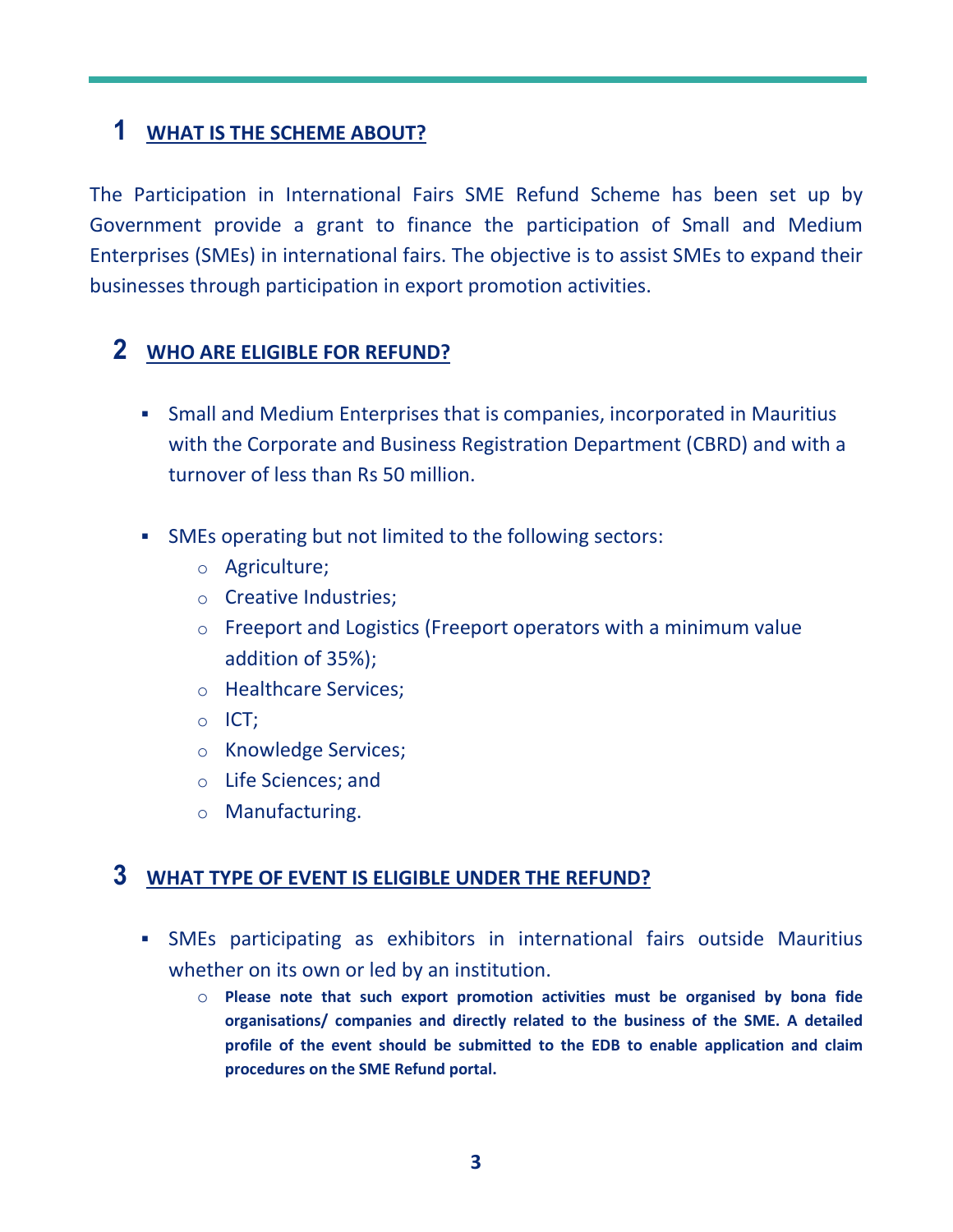- Economic Development Board (EDB) or SME Mauritius led technology fairs for SMEs in the manufacturing and agri-business sectors.
- SMEs participating in fairs, under a Mauritian pavilion.
- **SMEs participation in buyer-seller meets.**

### <span id="page-3-0"></span>**4 WHO ARE NOT ELIGIBLE FOR REFUND?**

- SMEs engaged in activities in the financial sector, global business, real estate, job contractors and professionals are not eligible for refund.
- Associations, Cooperatives and Federations participating in an international fair are not entitled to refund under this scheme.
- SMEs that have been subsidized by any other institution, local or international, in respect of participation in an international fair will not be eligible.
- Any SME, whose shareholder is a legal entity (company, business, société) and where the legal entity generates an annual turnover exceeding Rs50 million, will not be eligible for the refund.
- In the case of "sister" SMEs, that is, companies having same shareholder(s) and/or director(s) and dealing in more or less similar line of business or activities, participating in the same fair, only one company will be eligible for refund. One "sister" SME can represent the other during the international fair or if the other company so wishes, it can participate in the international fair at its own cost.
- SMEs participating as a delegate in an international fair.
- SMEs participating in an event being held in Mauritius.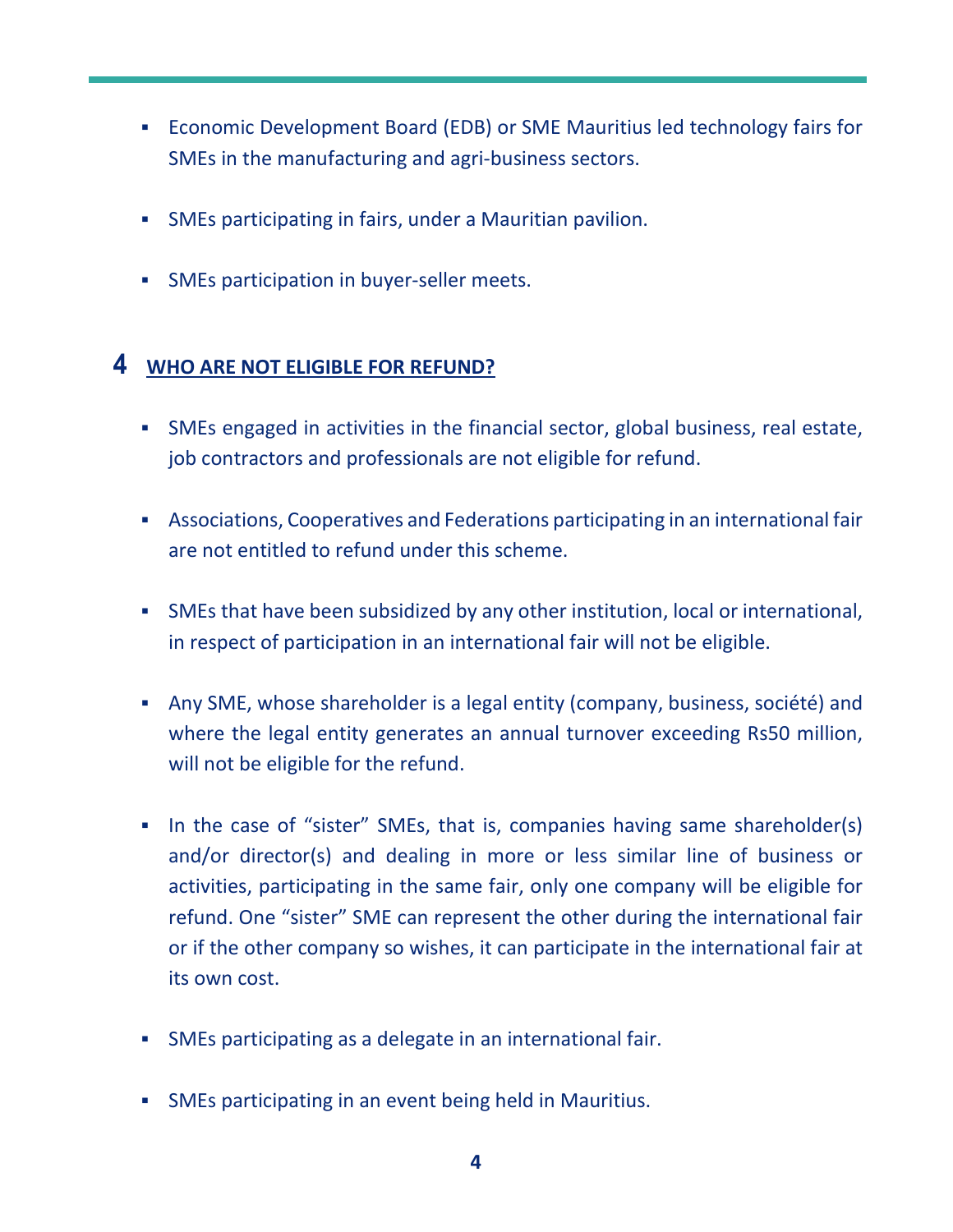## <span id="page-4-0"></span>**5 WHAT IS THE REFUND AMOUNT?**

- An SME can benefit from a maximum of Rs 200,000 per financial year.
- SMEs may claim refund on multiple occasions, provided that the refund ceiling of Rs 200,000 per SME is not exceeded. The remaining balance of the present year is not carried forward to next financial year.
- An SME may claim refund for one representative only. The representative shall either be a Director or a senior employee of the company.

## <span id="page-4-1"></span>**6 WHAT ITEMS ARE REFUNDED?**

Only the following items are refunded:

### **Cost of Stand/Participation Fee**

- Rental of bare stand
- Registration fee, where applicable

#### **Travelling expenses**

- Based on an economy class air ticket between Mauritius and the host country/city for one representative only.
- Most economically viable, most direct route applies.
- Travel costs by train/coach will be refunded only where no flight is available to the host city.

#### **Accommodation**

 Refund of accommodation will be limited to one day prior, during and one day after the event.

## <span id="page-4-2"></span>**7 WHAT ITEMS ARE NOT COVERED BY THIS SCHEME?**

**Items such as marketing materials, design of booth, advertising, freight** expenses on extra luggage, visa costs, inland transport in the host city, intercity/country transport are not covered under this scheme.

**Please note that any expenses borne by a third party will not be refunded.**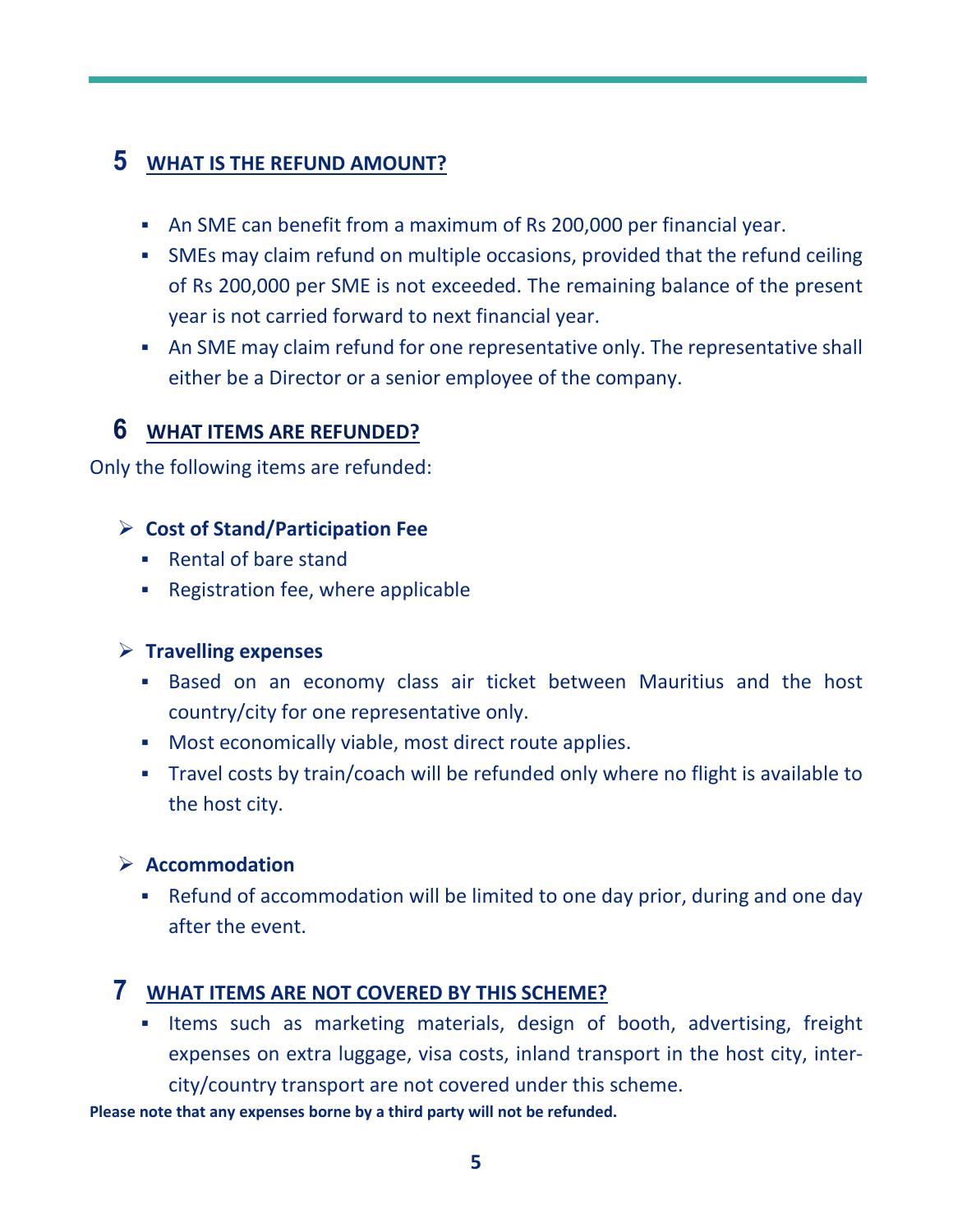#### <span id="page-5-0"></span>**8 HOW TO APPLY FOR THE REFUND?**

#### <span id="page-5-1"></span>**8.1 STEP 1: CREATION OF USER PROFILE**

• The SME should first create a user profile on the SME Refund Portal on the following link:

<https://smefairs.powerappsportals.com/fairshome/>

• See the [SME Refund Portal User Manual 2022](https://www.edbmauritius.org/sites/default/files/2022-05/SME%20REFUND%20PORTAL%20USER%20MANUAL%202022.pdf) for more details.

#### <span id="page-5-2"></span>**8.2 STEP 2: SUBMIT YOUR APPLICATION**

- SMEs should fill in the application form and submit supporting documents at least one month before the start of the fair that they plan to attend.
- Supporting documents, as applicable, should be submitted together with the application form are as follows:
- **a.** Financial statements (signed by the directors) indicating the turnover and profitability of the company for the past 3 years.
- **b.** For startup organizations, that is, companies less than one year in operation, the business plan including financial forecast should be submitted.
- **c.** Copy of passport of the person in whose name refund will be claimed.
- **d.** Relevant certificates, licenses, or permits where applicable:
- o Freeport operators should have a valid Freeport Certificate issued by the Economic Development Board.
- o Tertiary Education Institutions should be duly registered by the Higher Education Commission or the Mauritius Qualifications Authority.
- o Healthcare and life sciences companies should be duly registered under the Private Health Care Institutions Act 1989 or any relevant legislation.

**Please note that applications received after the start of the event will not be considered.**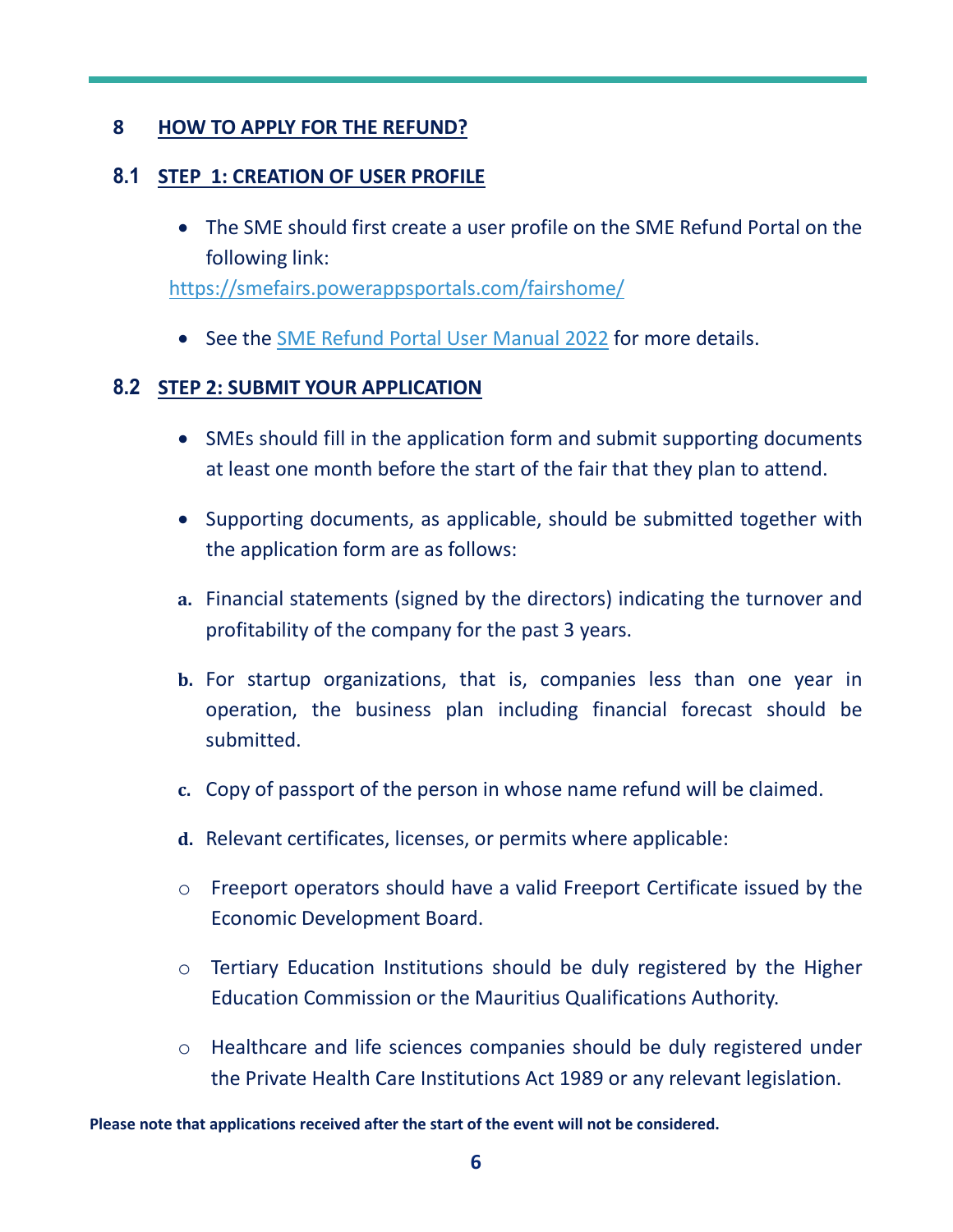# **8.3 STEP 2.1: EVALUATION BY PROJECT EVALUATION AND MONITORING COMMITTEE**

- Upon submission of the application, the applicant will be notified by email.
- The applicants will be further contacted if application is incomplete. (An application is complete if all fields in the application form have been duly filled in and supporting documents required as per checklist have been attached).
- Once a complete application has been submitted, it shall be assessed by the Project Evaluation and Monitoring Committee (PEMC).
- The date of receipt of the complete application shall be the effective date of application.
- The EDB shall, to the extent possible, within 2 weeks from the effective date of application, inform the applicant of the decision of the PEMC.
- Please note that the PEMC will determine an application on its individual merits and according to the provision of this guidelines.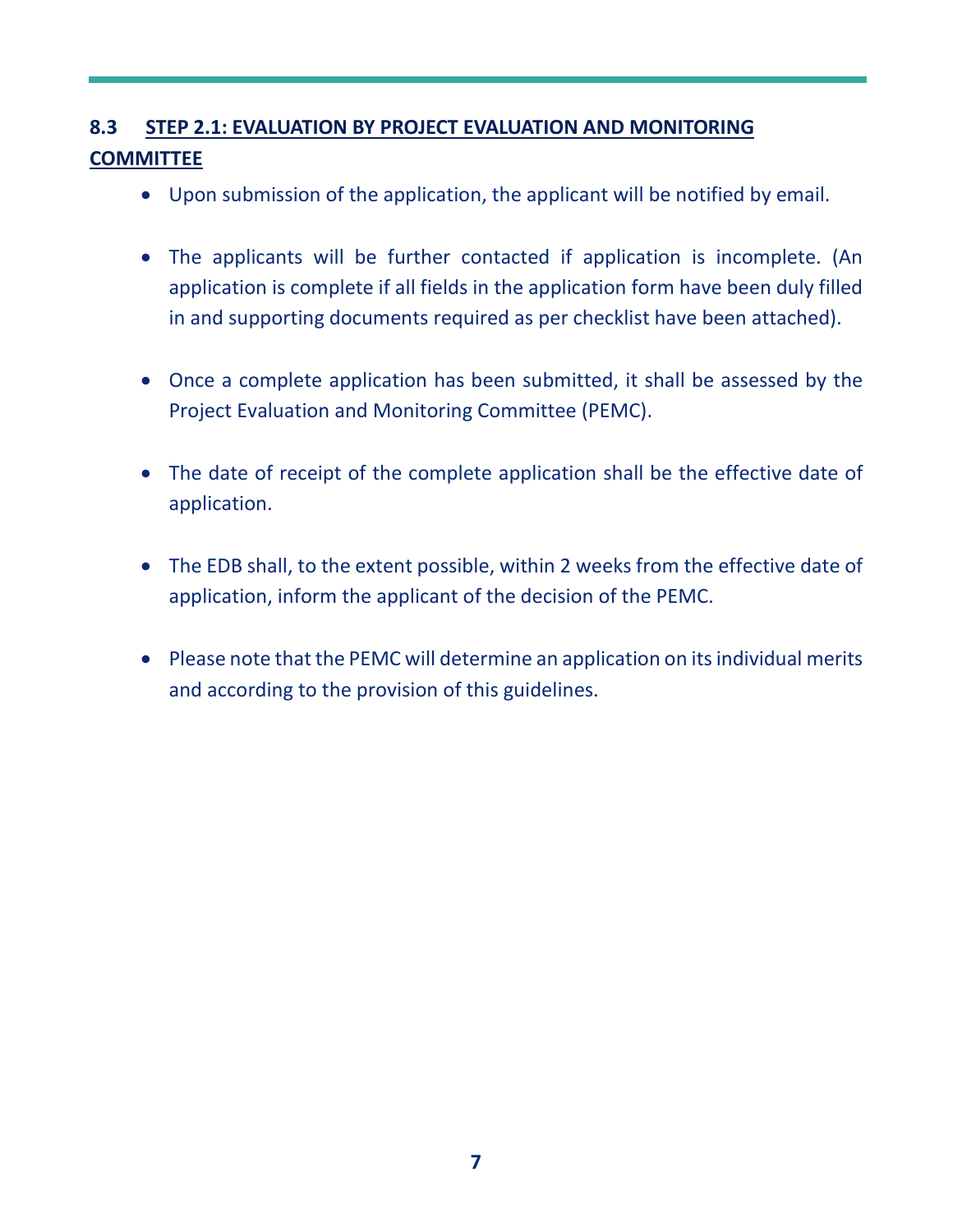#### **8.4 STEP 3: SUBMISSION OF CLAIM**

- SMEs, having had prior approval for refund, should submit the claim form and corresponding proof of expenses within 10 days after return from the international fair, except as authorised by the EDB.
- All claims should be submitted online through the following link: <https://smefairs.powerappsportals.com/fairclaims/>
- See the [SME Refund Portal User Manual 2022](https://www.edbmauritius.org/sites/default/files/2022-05/SME%20REFUND%20PORTAL%20USER%20MANUAL%202022.pdf) for more details.
- The following documents should be submitted together with the claim form:
- **a. Refund of Cost of Stand/Participation Fee**
	- o Contract with fair/event organizer
	- o Invoice
	- o Payment receipt
	- o Proof of payment by credit card or bank transfer

#### **b. Refund of airfare**

- o E-ticket
- o Invoice
- o Payment receipt
- o Proof of payment by credit card or bank transfer
- o Proof of boarding pass

#### **c. Refund of accommodation cost**

- o Booking confirmation
- o Detailed receipt with information on room rates per night
- o Proof of payment by credit card or bank transfer

**Please note that the name of the representative mentioned in application form should be similar to the name in travel itinerary and accommodation receipt.**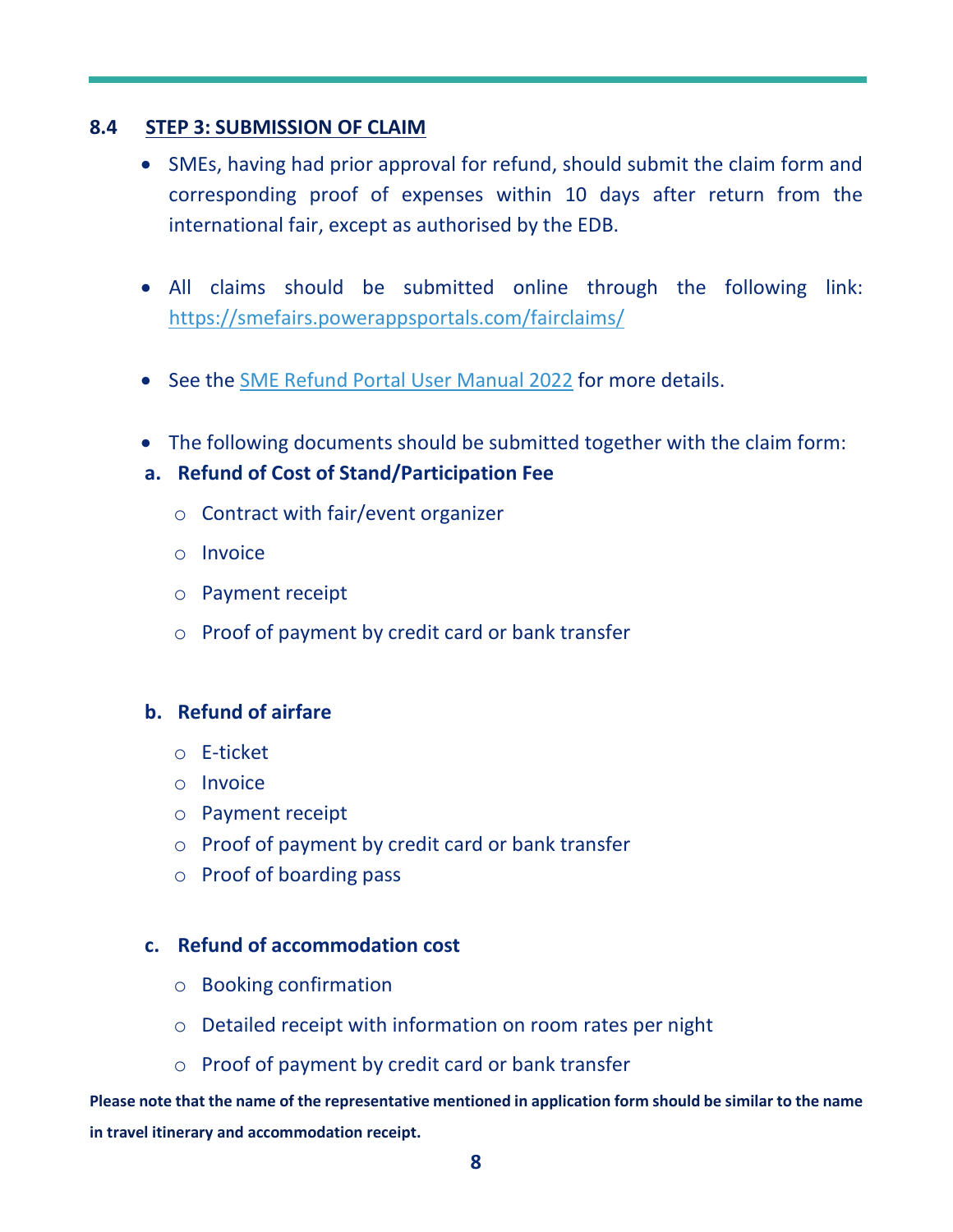- Once the complete set of proof of expenses has been provided, the EDB will process the claim and notify the applicant within a minimum delay of 2 weeks.
- Refund for expenses claimed will not be considered if the SME fails to submit appropriate receipts and proof of payments.
- The EDB reserves the right to determine whether expenditures incurred will be regarded as refundable items. Expenses borne by any third party will not be refunded.
- The approved refund will be transferred to the bank account details submitted by the SME.

#### <span id="page-8-0"></span>**9. WHAT HAPPENS IF REFUND IS NOT CLAIMED?**

- Refund will not be processed if the SME fails to submit the claim and appropriate proof of payments within 10 days of participation in the fair, except as approved by the EDB.
- No refund shall be made if the SME fails to participate in the event for which favourable consideration has been granted.

#### <span id="page-8-1"></span>**10. WHAT ARE THE CONDITIONS TO BENEFIT FROM THIS SCHEME?**

- It is the responsibility of the applicant to ensure that the complete application is submitted to the EDB within the established deadlines. Failure to comply with the application deadline as outlined under 8.2, might delay the process and might lead to notification on the Committee's decision after participation in the fair at the participant's own risk.
- SMEs should submit a comprehensive report of the outcome of previous participations. Failure to submit such report may lead to disqualification to benefit from this scheme.
- The EDB reserves at all times the absolute right to determine whether the applicant's eligibility, the nature of the export promotion activity, the relevance of the international fair and refund amount is acceptable under the scheme.
- The EDB reserves at all times the right to request applicants to submit additional documentary proof or any other clarifications.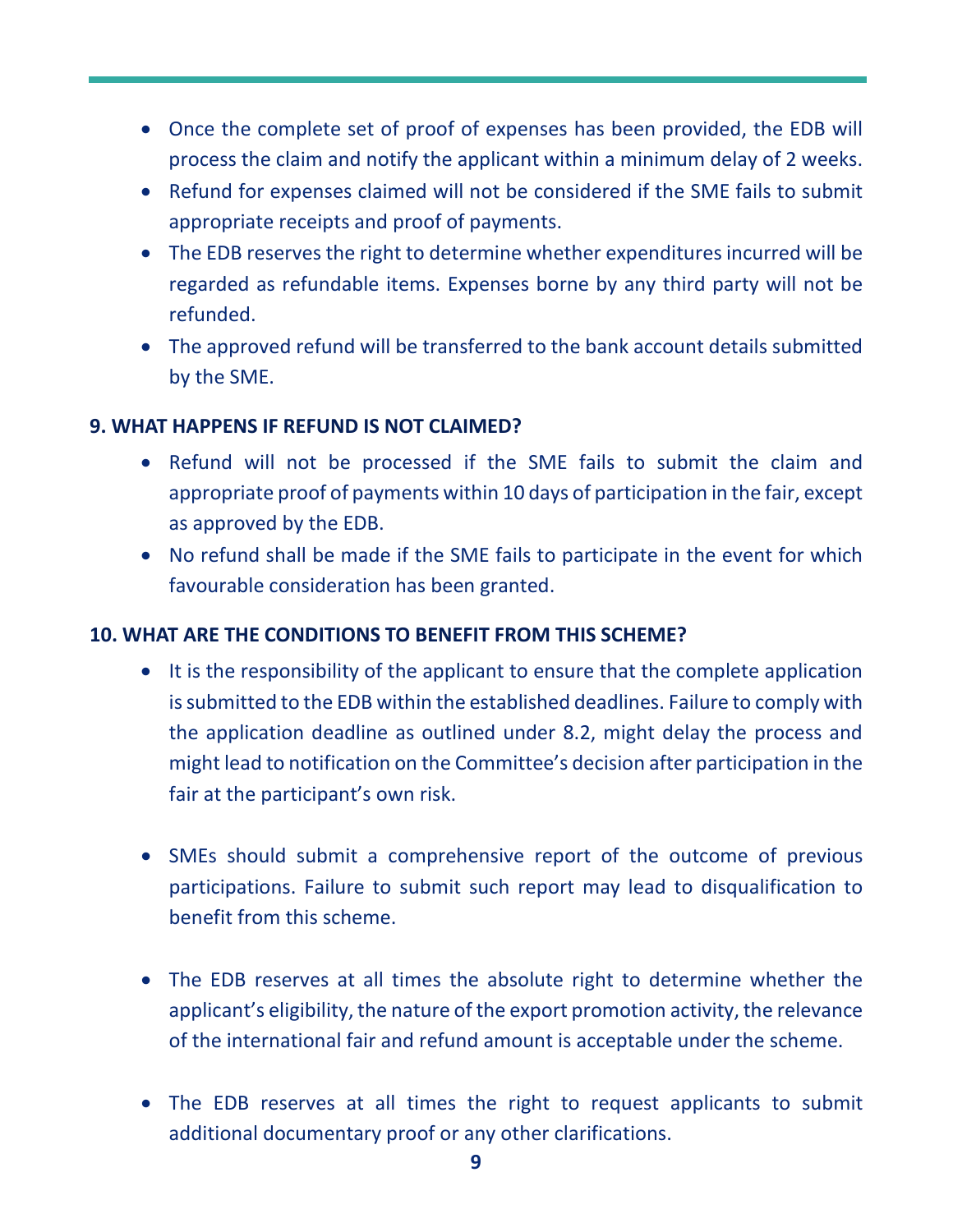- The PEMC may turn down an application if the SMEs do not show any tangible benefits deriving from participation in fairs.
- The PEMC may also limit the number of times an SME benefits from the scheme especially if no tangible benefits can be seen.
- Applications will not be considered for SMEs that have been subsidized by any other institution, local or international, in respect of participation in the said international fair.
- The PEMC reserves at all times the absolute right to review its decision and adjust the entitlement of refund, if the SME has provided false, incorrect, and misleading information at the time of application or after.
- The EDB also reserves the right to determine whether the expenditures incurred will be regarded as refundable items. Expenses borne by any third parties will not be refunded. The committee will request for invoice and proof of payments at all times.
- Refund will be made on expenses incurred by the local SME only. Any payments made on behalf of the SME by another local or international party will not be refunded.
- In the event that there is an overpayment due to error in calculation or assessment, applicants will be required to refund the amount overpaid.

**By submitting an application, an SME registered with the EDB agrees with the provisions of this guideline.**